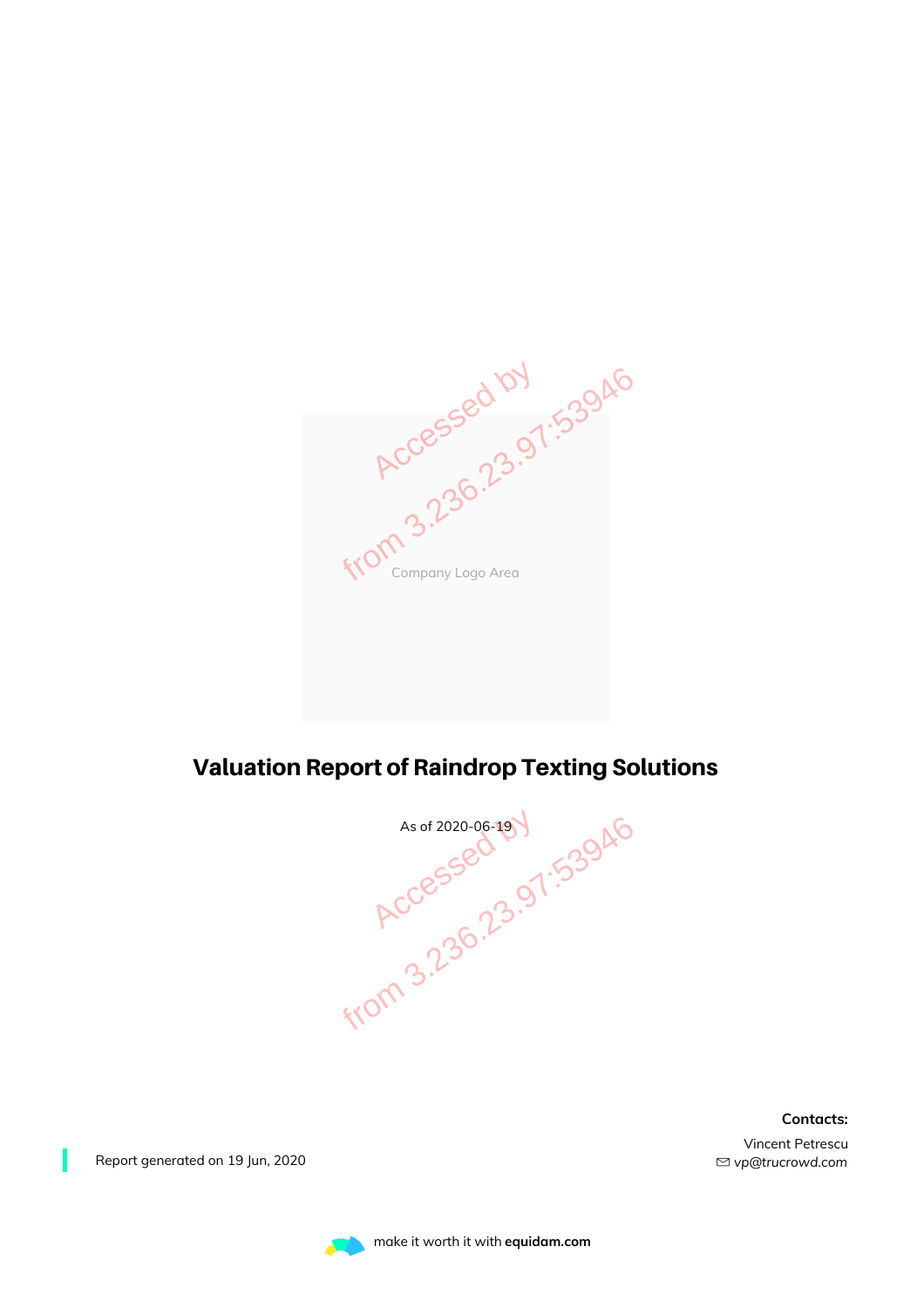# Table of Contents

| Company summary              | з               |
|------------------------------|-----------------|
| Forecasts summary            | 4               |
| Current ownership            | 5               |
| Valuation                    | 7.539A          |
| Qualitative methods          | $\mathcal{S}^*$ |
| <b>Scorecard Method</b>      |                 |
| Checklist Method             |                 |
| Qualitative traits summary   | 9               |
| VC method                    | 10              |
| <b>DCF Methods</b>           |                 |
| DCF with LTG                 | 11              |
| DCF with Multiples           | 12              |
| <b>Financial Projections</b> | 13              |
| Conclusion                   | 15              |
| Appendix                     | 16              |
|                              | <b>1.5394</b>   |
|                              | from 3.23E      |
|                              |                 |
|                              |                 |
|                              |                 |
|                              |                 |

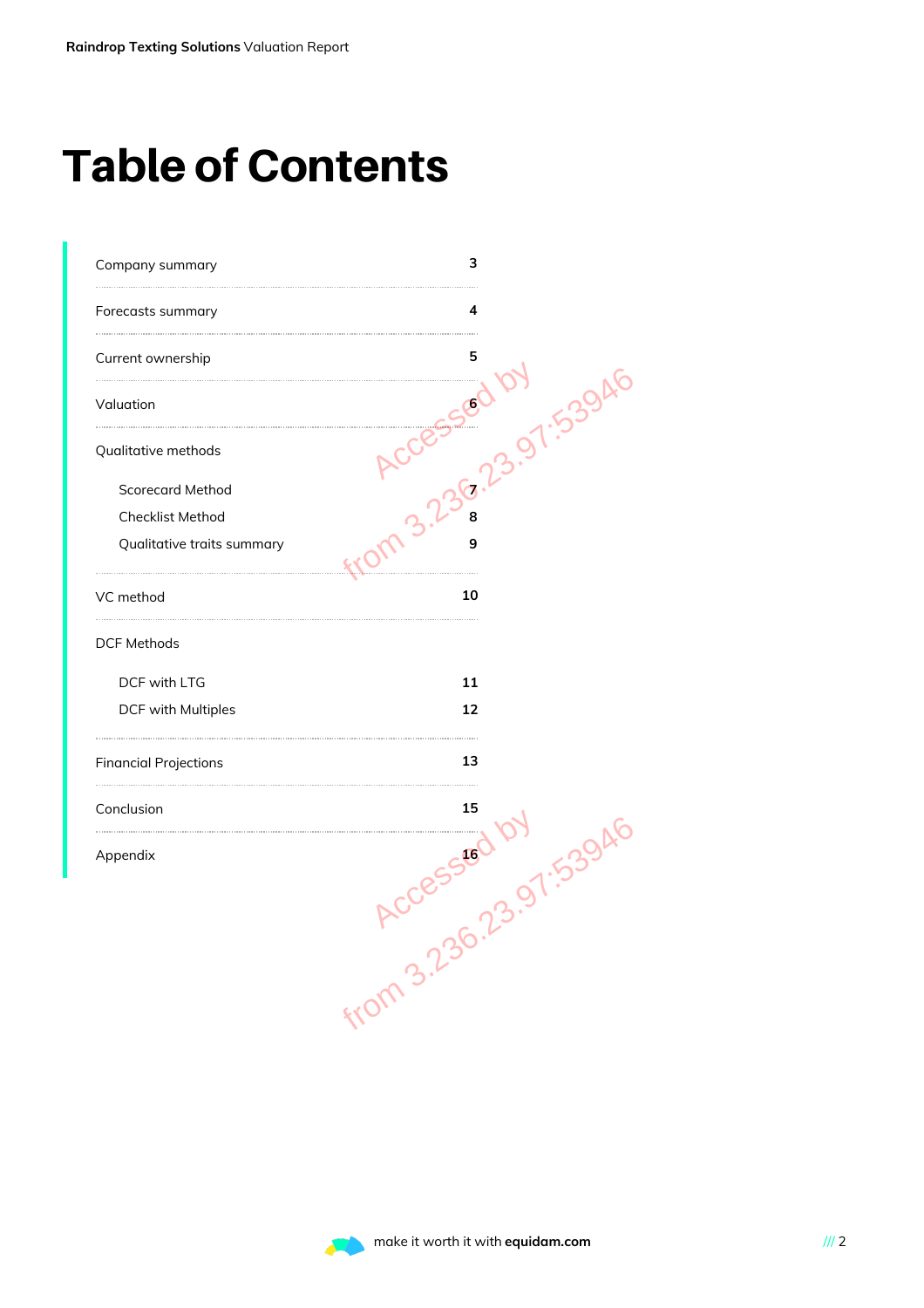# Company summary Raindrop Texting Solutions

United States

Industry: **Software** Founders: **5** Business Activity: **System Software Accessed by 1.53946** Employees: **0** Started in: **2017** Incorporated: **Yes** Year of incorporation: **2017** Founders' committed capital: **\$75000**  $\circledS$  $\approx$ Latest operating performance **Opportunity** 06/2019 - 05/2020 Business model: **B2B** Scalable Product: **Yes Revenues 50,000** Exit strategy: **Some exit opportunities EBITDA 5,000**  $\frac{1}{2}$ *Ebitda margin 10 %* Current Operations . . . . . . . . . . . . . . . . . . . . and freelancers): 0<br>
ACCESSED Ebit margins 3946<br>
ACCES Ebit margins 3946<br>
MCCES Ebit margins 3946<br>
MCCES Ebit margins 3946<br>
MCCES Ebit margins 3946 **EBIT 5,000** Stage of development: **Startup stage** Employees (excluding founders, interns and freelancers): **0** *Ebit margin* **2009 10 %** Profitability: **Yes Cash in hand -**

/// More information on the history, milestones, team, etc., (e.g. pitchdeck) can be requested to the company.

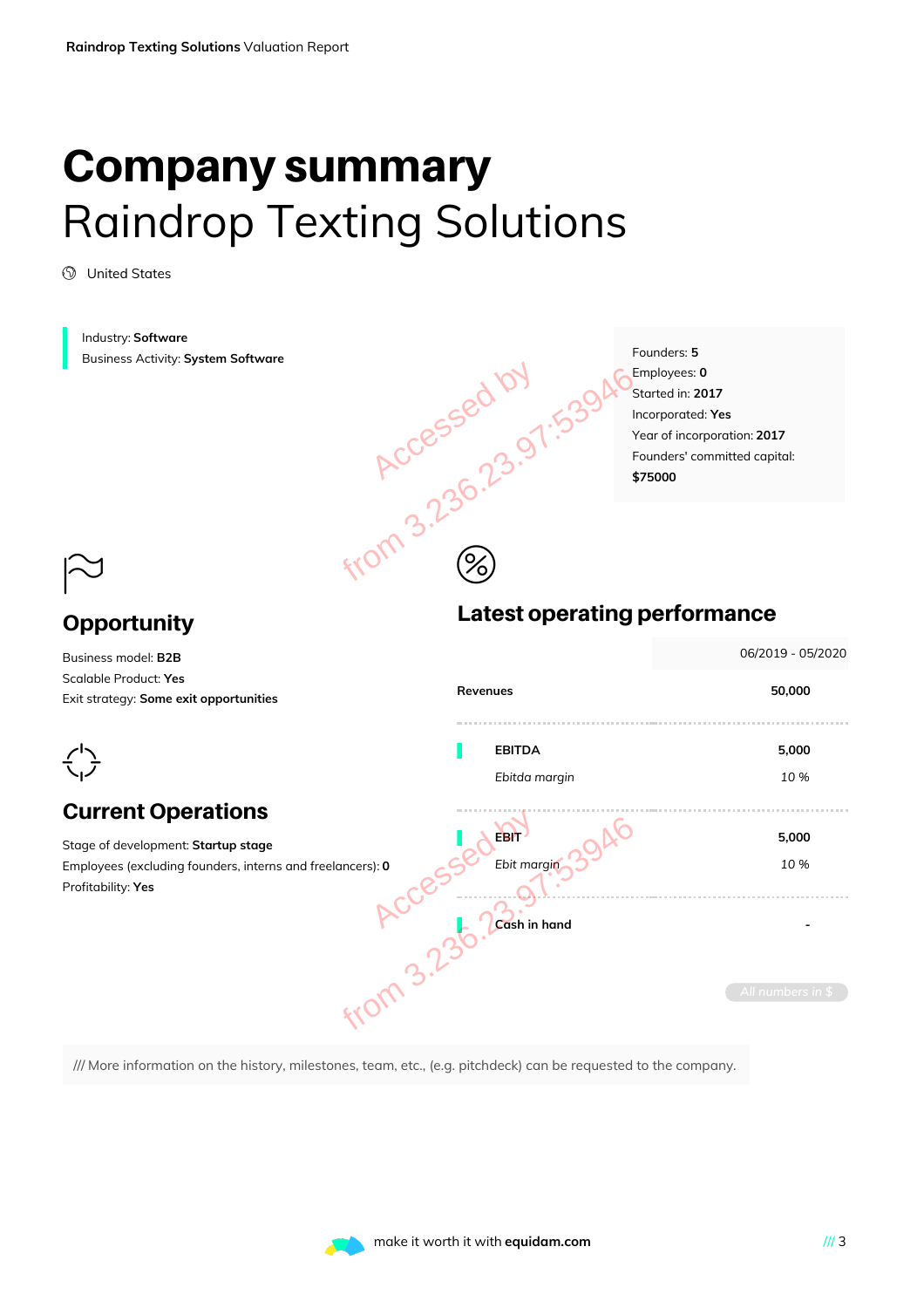### Forecasts summary Future profitability

Revenues **C** Costs **C** EBITDA



### Cash forecast



/// Full profit and loss and cash flow forecast at page 14.

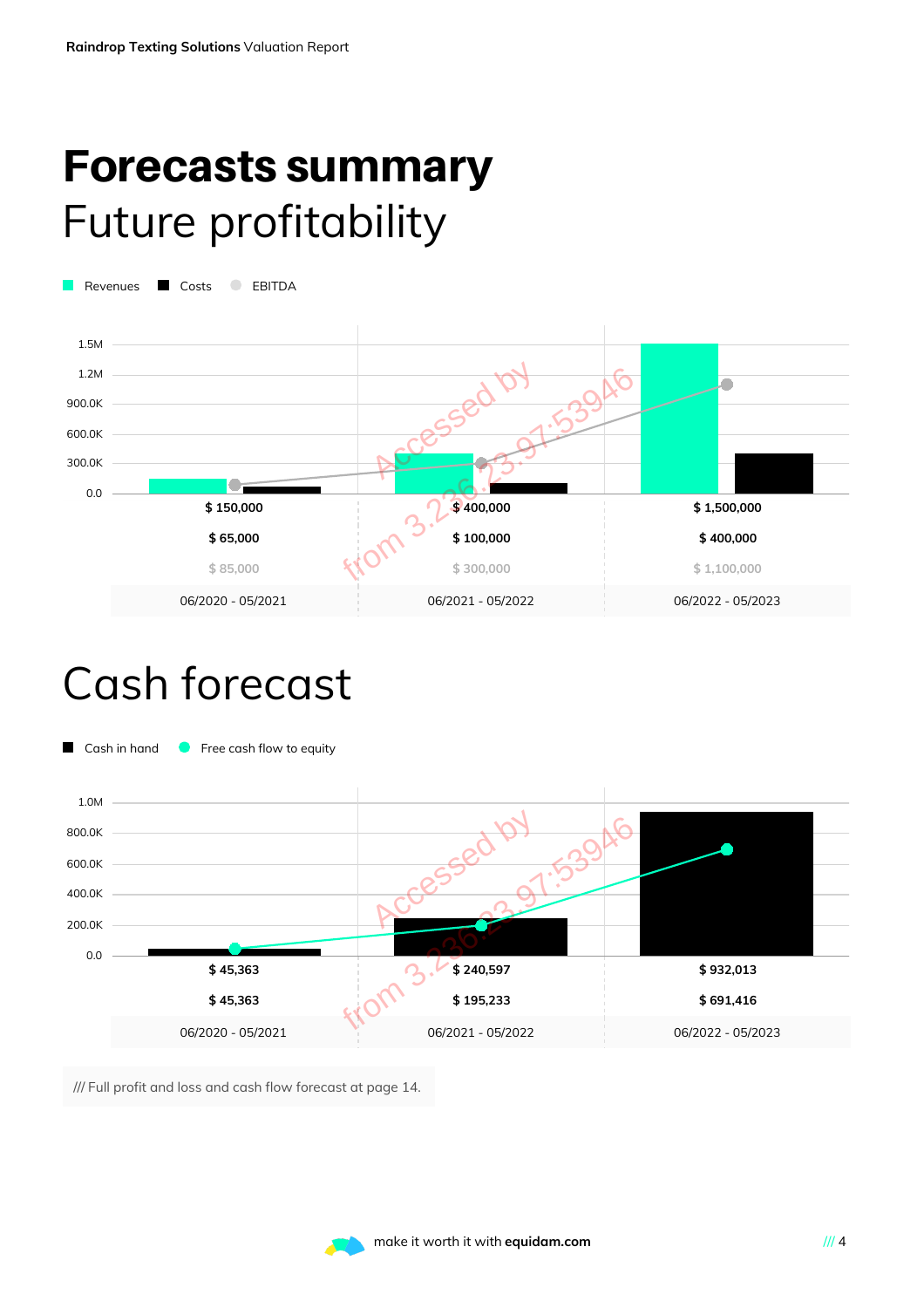# Past funding rounds

Here is an overview of the past funding rounds and valuations of the company.

*No funding rounds to date*

# Current ownership

Here is an overview of the current shareholders in the company. More information on type of shares, unassigned shares, and in general a detailed cap table can be requested to the company in question.



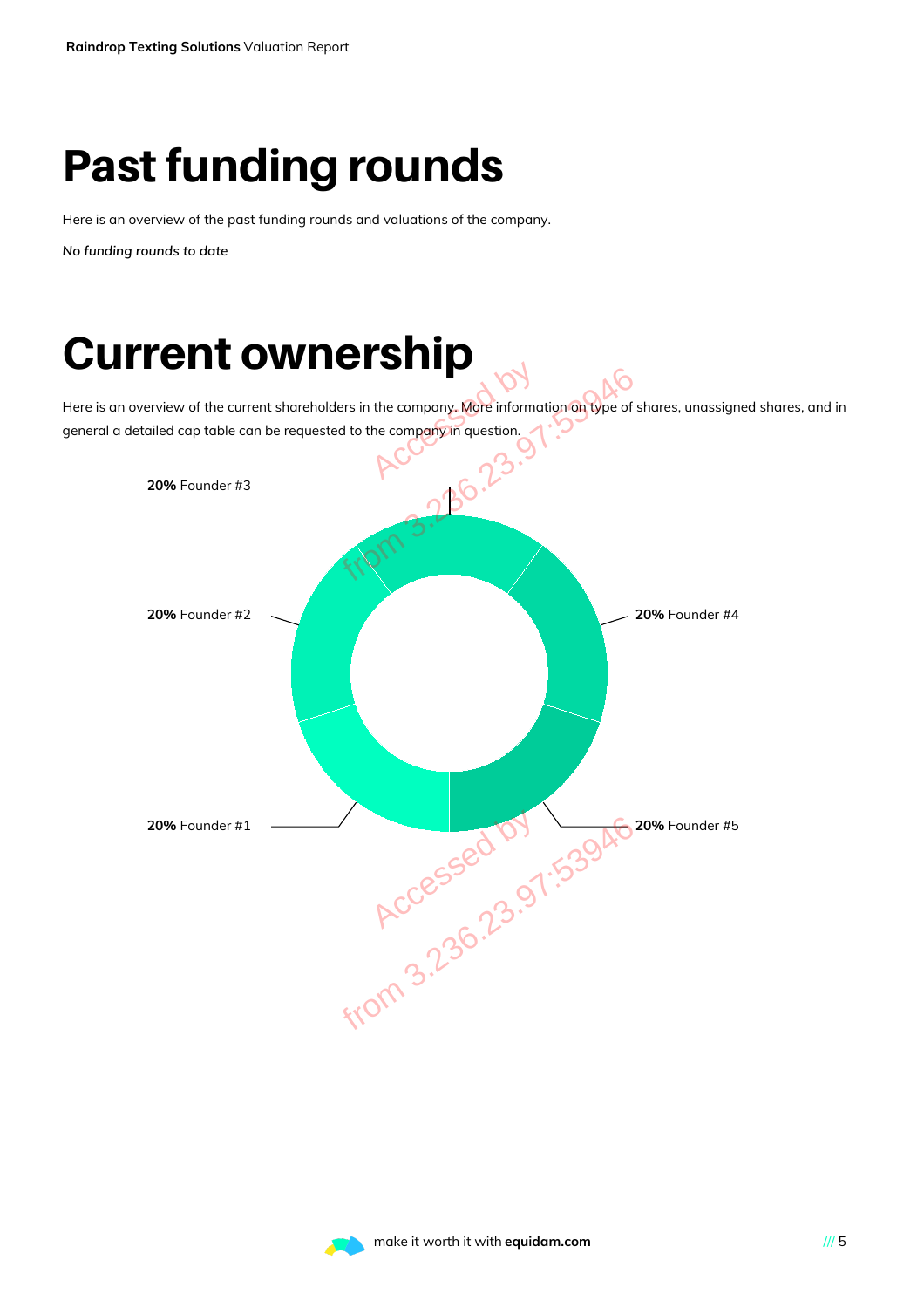# Valuation

The pre-money valuation displayed below is the result of the weighted average of different methods. The use of several methods is a best practice in company valuation, as looking at the business from different perspectives results in a more comprehensive and reliable view.

These methods are compliant with IPEV (International Private Equity Valuation) Guidelines and each of them will be explained in more detail in the following pages of the report.

More information on the weights can be found in the Appendix.



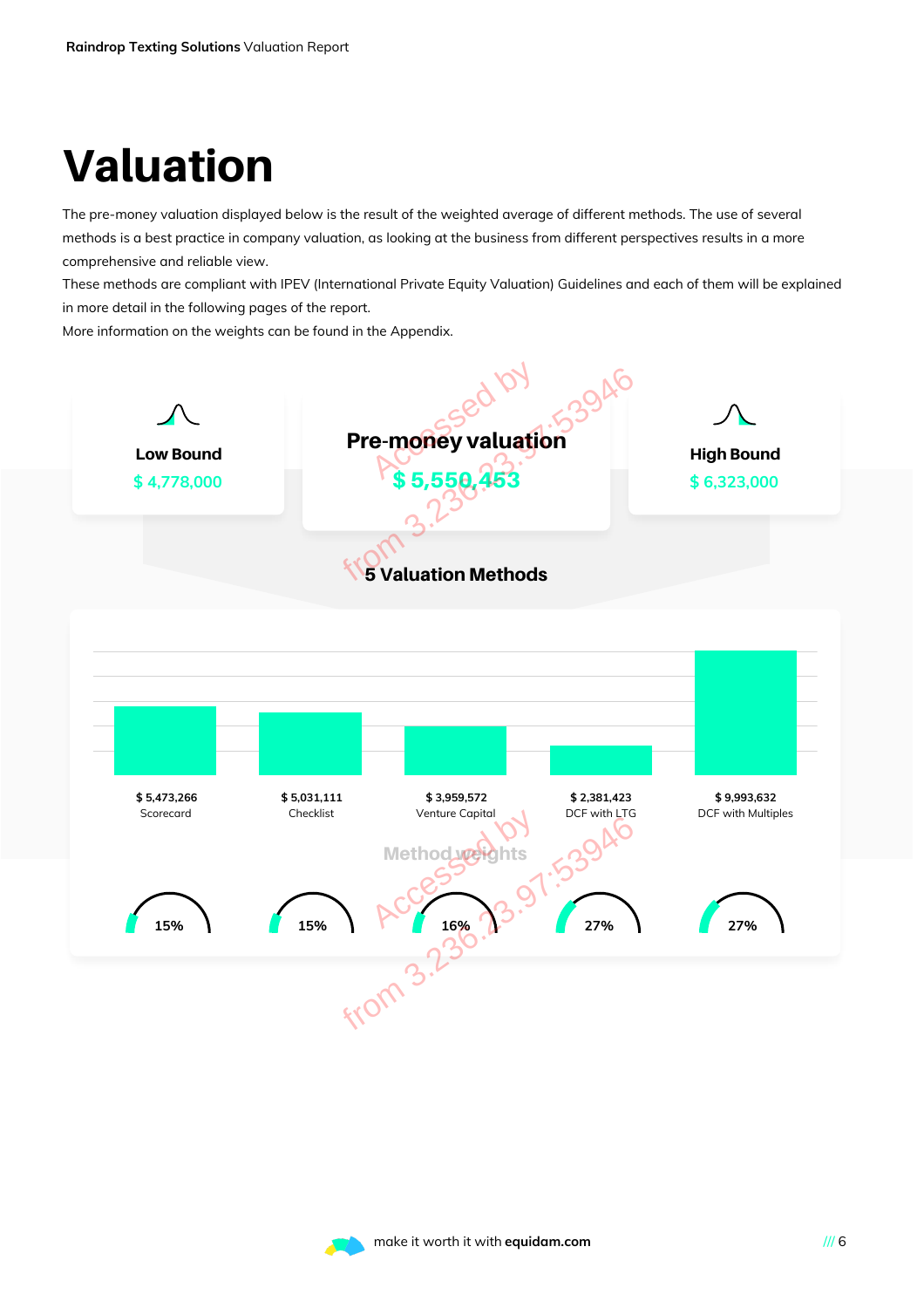# Qualitative methods Scorecard Method: **\$ 5,473,266**

This method was conceived by William H. Payne of Ohio TechAngels group and endorsed by the Ewing Marion Kauffman Foundation. The valuation of the startup depends on how different this is from the assumed average of a set of comparable companies from the same region.

Startups' qualitative traits are divided in 6 criteria, compared with the assumed traits of the average company, and given a score according to whether it over- or under-performs the assumed average company. These scores are multiplied by weights that represent the impact of the criteria on the valuation. The sum o<mark>f thes</mark>e weighted scores multiplied by the average valuation leads to the company's pre-money valuation. by the same of these were controlled by the same of these were controlled by the same of the series of the same of the series of the series of the series of the series of the series of the series of the series of the serie

### Normalized scores of the company for each criteria



/// Please see appendix for data sources, defaults, and breakdown of the traits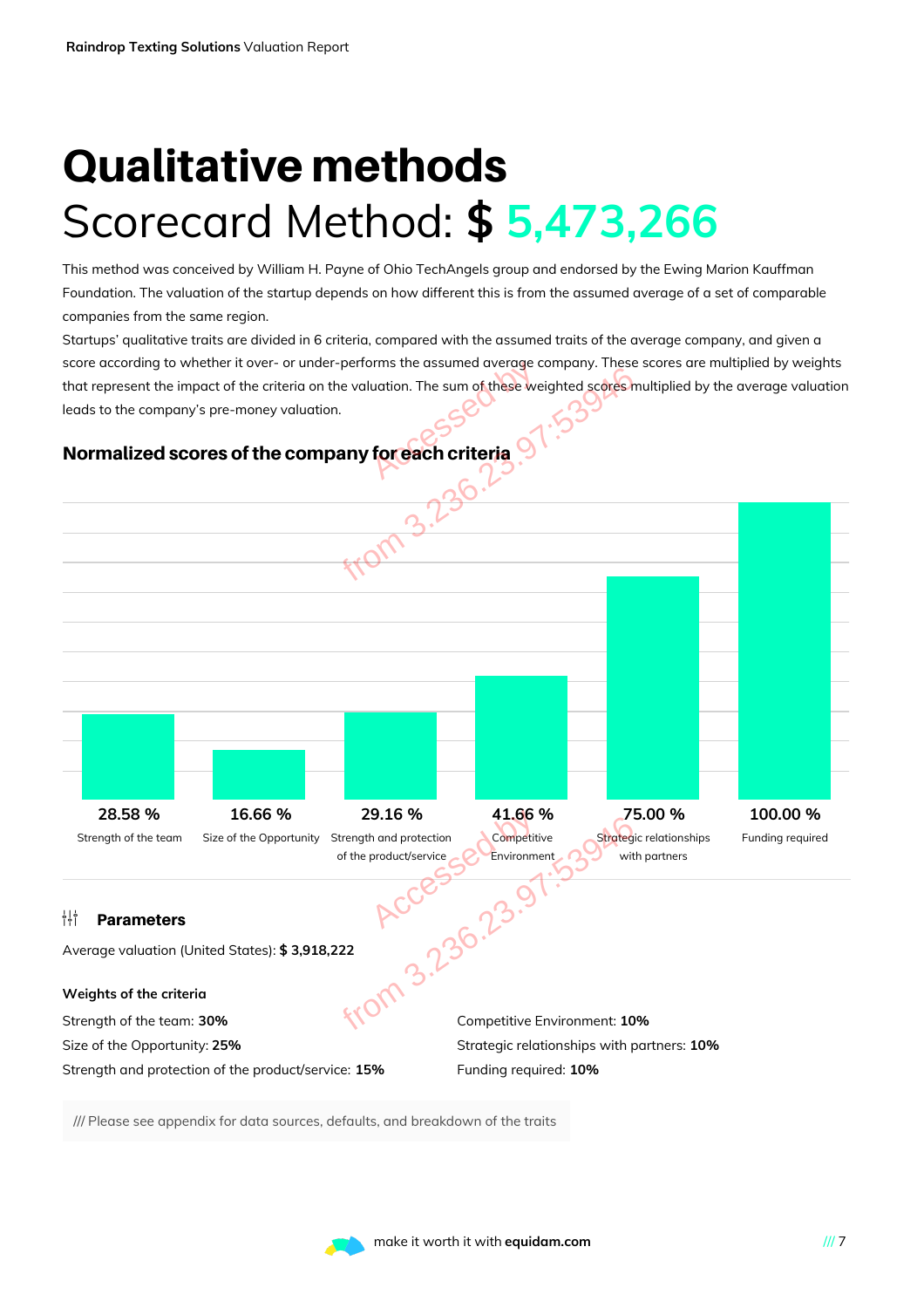# Checklist Method: **\$ 5,031,111**

The creator of the method is Dave Berkus, one of the most prominent Californian angel investors. The valuation of the startup consists of intangible building blocks that sum up to the assumed maximum pre-money valuation. The maximum pre-money valuation is split in 5 criteria according to their weight. The startup obtains portions of these

maximum criteria valuations according to how close its qualitative traits are to the most desirable ones. Their sum is the startup pre-money valuation.



/// Please see appendix for data sources, defaults, and breakdown of the traits

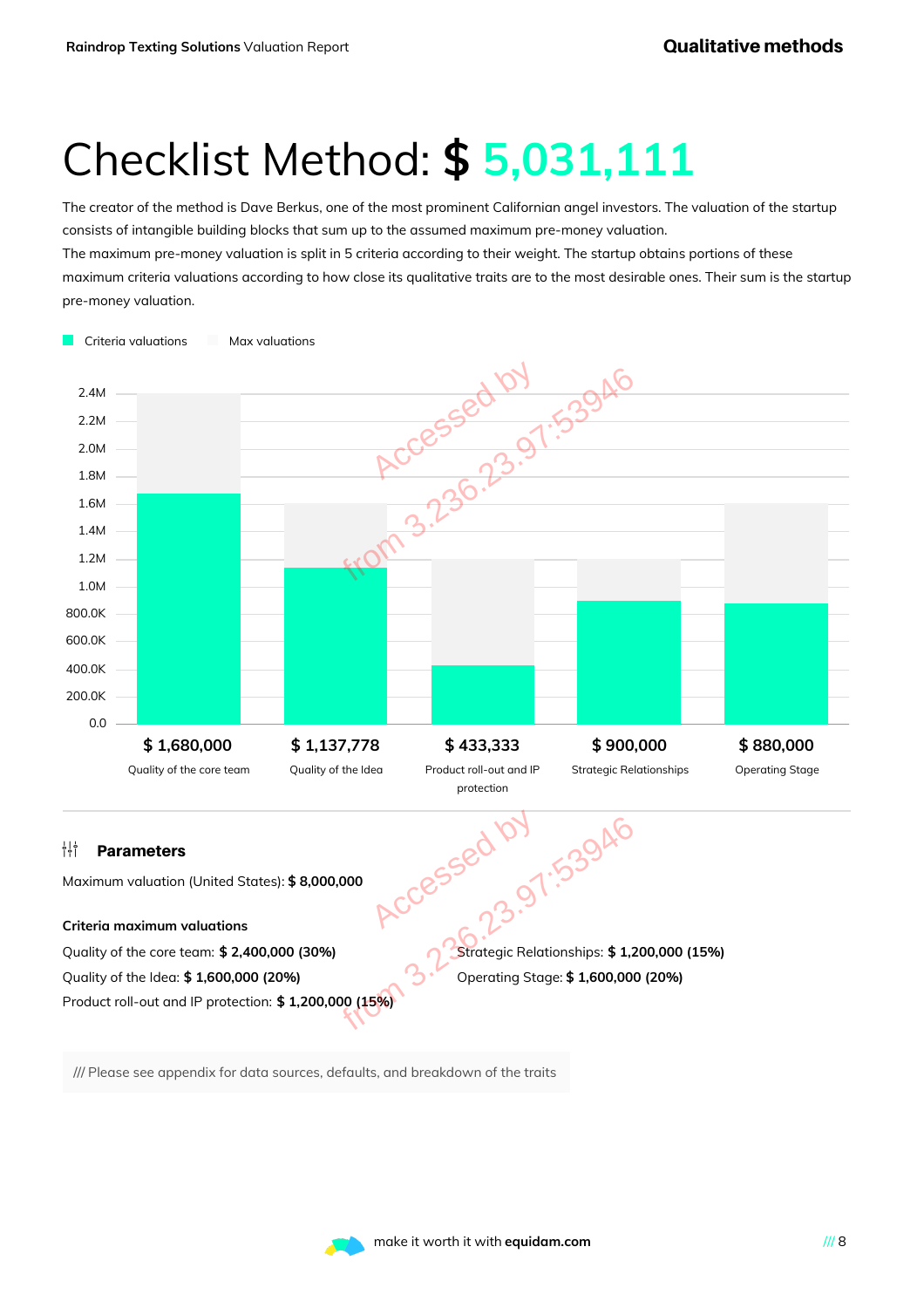# Qualitative traits summary

Below a summary of the traits at the basis of the scores for the two qualitative methods. Please see appendix for detailed breakdown of which trait is used in which method.



### Team

**Founders**

Time commitment: **Planning to commit full time** Average age: **Between 35 and 45** Founded other companies before: **Yes**

**Core team skills and expertise** Working together for: **More than 5 years** Years of experience in the industry: **60** Business and managerial background: **Mid-level management experience** Technical skills:**All technical skills inhouse** Full time<br>
Legal consultants: No<br>
Current shareholders: Venture C<br>
Santa Current shareholders: Venture C<br>
Santa Current shareholders: Venture C<br>
Santa Current shareholders: Venture C<br>
Santa Current shareholders: Venture C<br>



### **Network**

Board of advisors: **Yes** Legal consultants: **No** Current shareholders: **Venture Capitalist**



### Market

Total Addressable Market (TAM): **\$ 1,200,000,000** Annual growth rate of the market: **20.00 %**

Demand validated: **Yes**

Internationalization: **Local focus now, opportunity for international expansion**

### Product

 $\bigoplus$ 

Product roll-out: **Minimum Viable Product** Feedback received: **Mainly positive** Loyalty to the product/service: **Average retention** Partners: **Contracts with key strategic partners signed**

### $\frac{1}{\sqrt{20}}$

### **Competition**

Level of competition: **Negligible competition** Competitive products are: **Good** Differentiation from current solutions: **We innovate in terms of execution**

International competition: **Not yet developed**

# **Protection** Accessed by

 $\bigcirc$ 

Barriers to entry of the market: **Modest** Applicable IP: **Copyright** Current IP protection: **IP pending for approval** Recorded Current IP protection: IP pending<br>
oped<br>
Protection<br> *Protection*<br> *Accorded*<br> *Protection*<br> *Protection*<br> *Protection*<br> *Protection*: IP pending<br>
oped

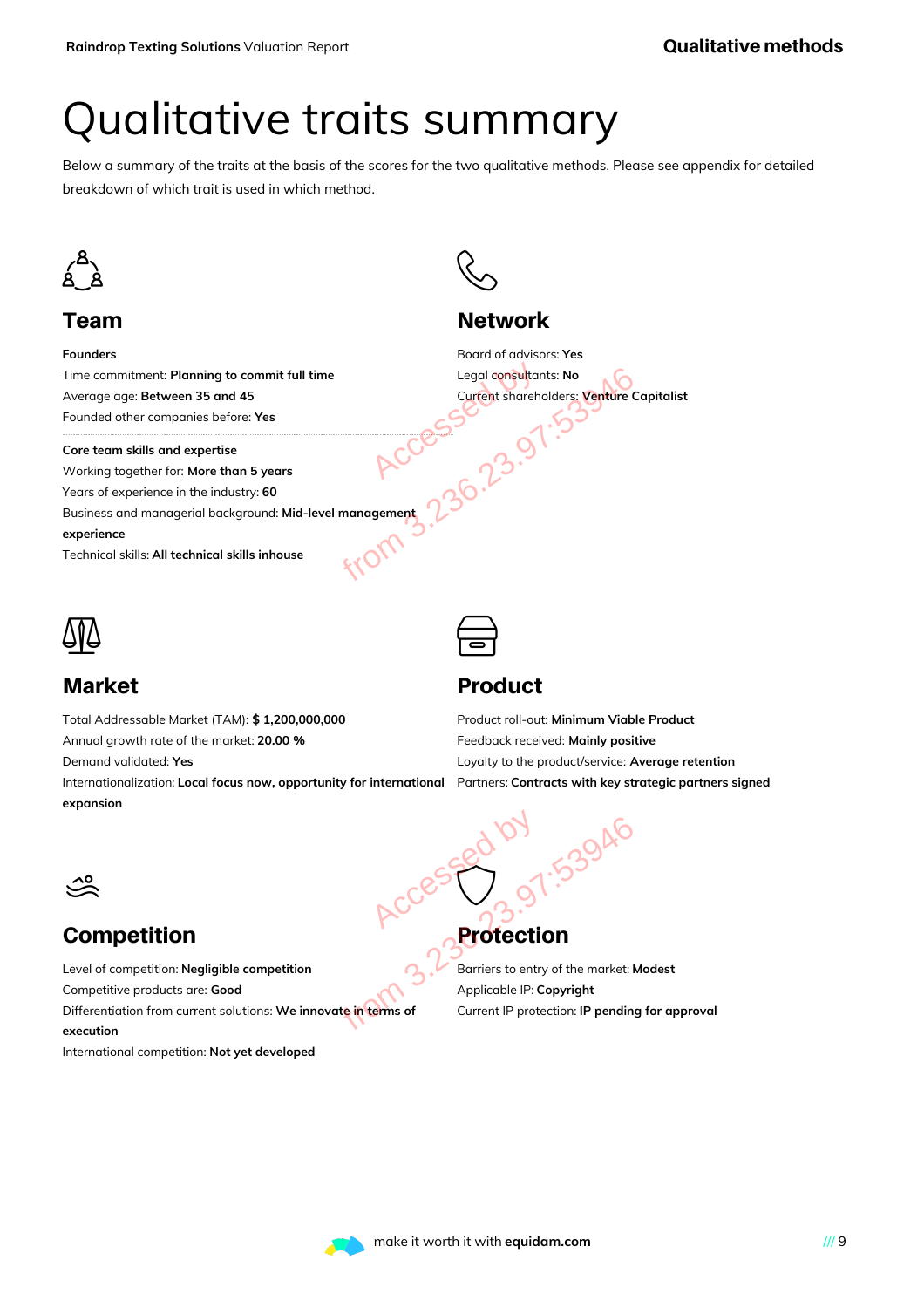# VC Method Premoney Valuation: **\$ 3,959,572**

The VC (Venture Capital) method is one of most common approaches among financial practitioners in the private company market. The startup is given the valuation that will grant investors a predetermined return at the exit. The potential exit value of the company is computed with an industry-based EBITDA multiple. The valuation is equal to this value discounted by a required ROI (Return On Investment). This depends on the startup's stage of development, higher for early stage riskier companies, lower for more mature ones. It is the minimum rate that will allow investors to have positive



/// Please see appendix for data sources and defaults

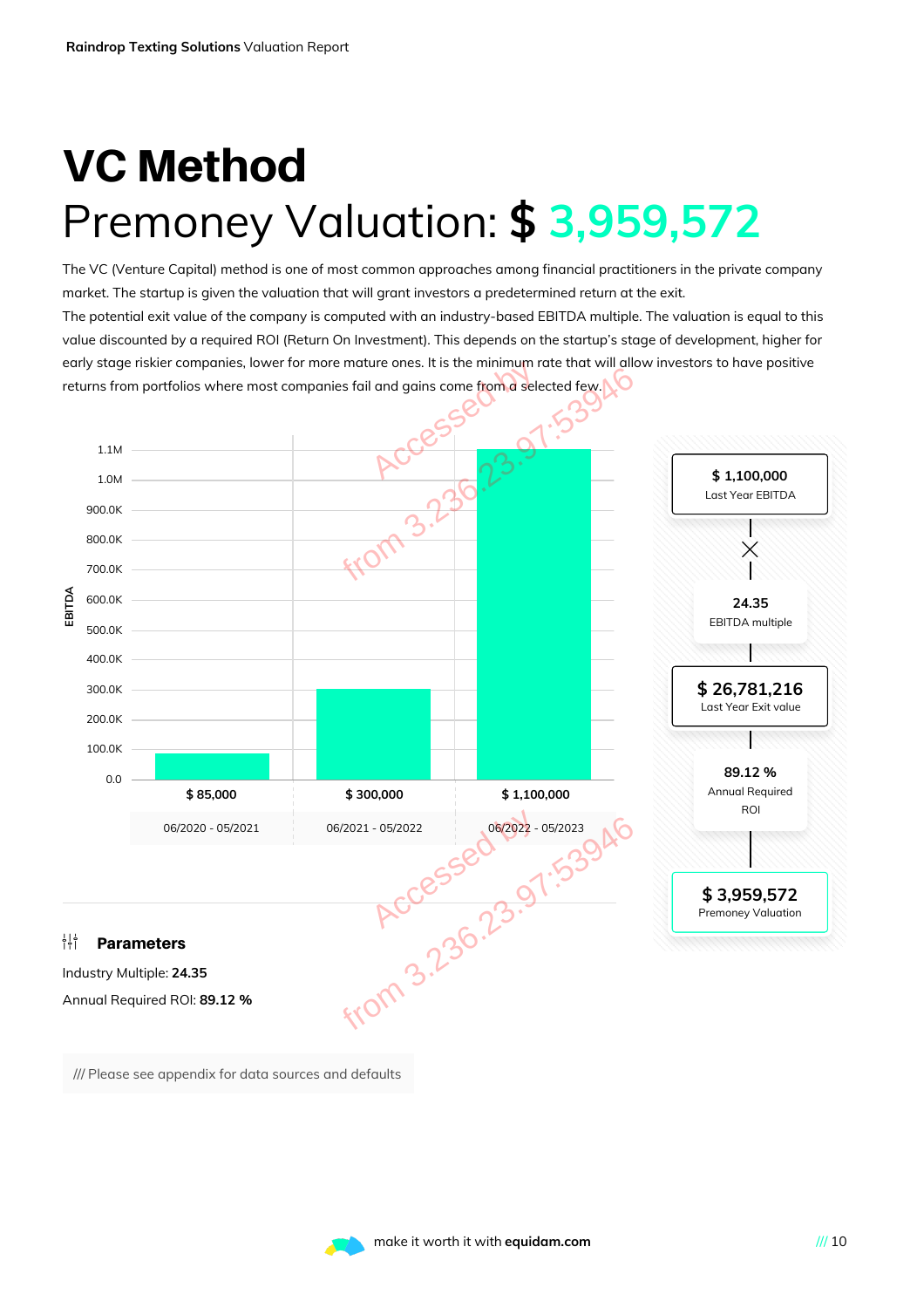# DCF Methods

The DCF (Discounted Cash Flow) methods represent the most renown approach to company valuation, recommended by academics and a daily tool for financial analysts. The valuation is the present value of all the free cash flows to equity the startup is going to generate in the future, discounted by its risk.

These methods weight the projected free cash flow to equity by the probability the startup will survive. Then, the flows are discounted to present by a rate that represents risks related to industry, size, development stage and profitability. Lastly, an illiquidity discount is applied to the sum of the discounted cash flows to compute the valuation.

The value of cash flows beyond the projected ones is represented by the TV (Terminal Value) and the way it is calculated is the difference between the following two methods.

The DCF with LTG (Long Term Growth) assumes the cash flows beyond the projected ones will grow forever at a constant rate based on the industry and computes the TV accordingly.



/// Please see appendix for data sources and defaults

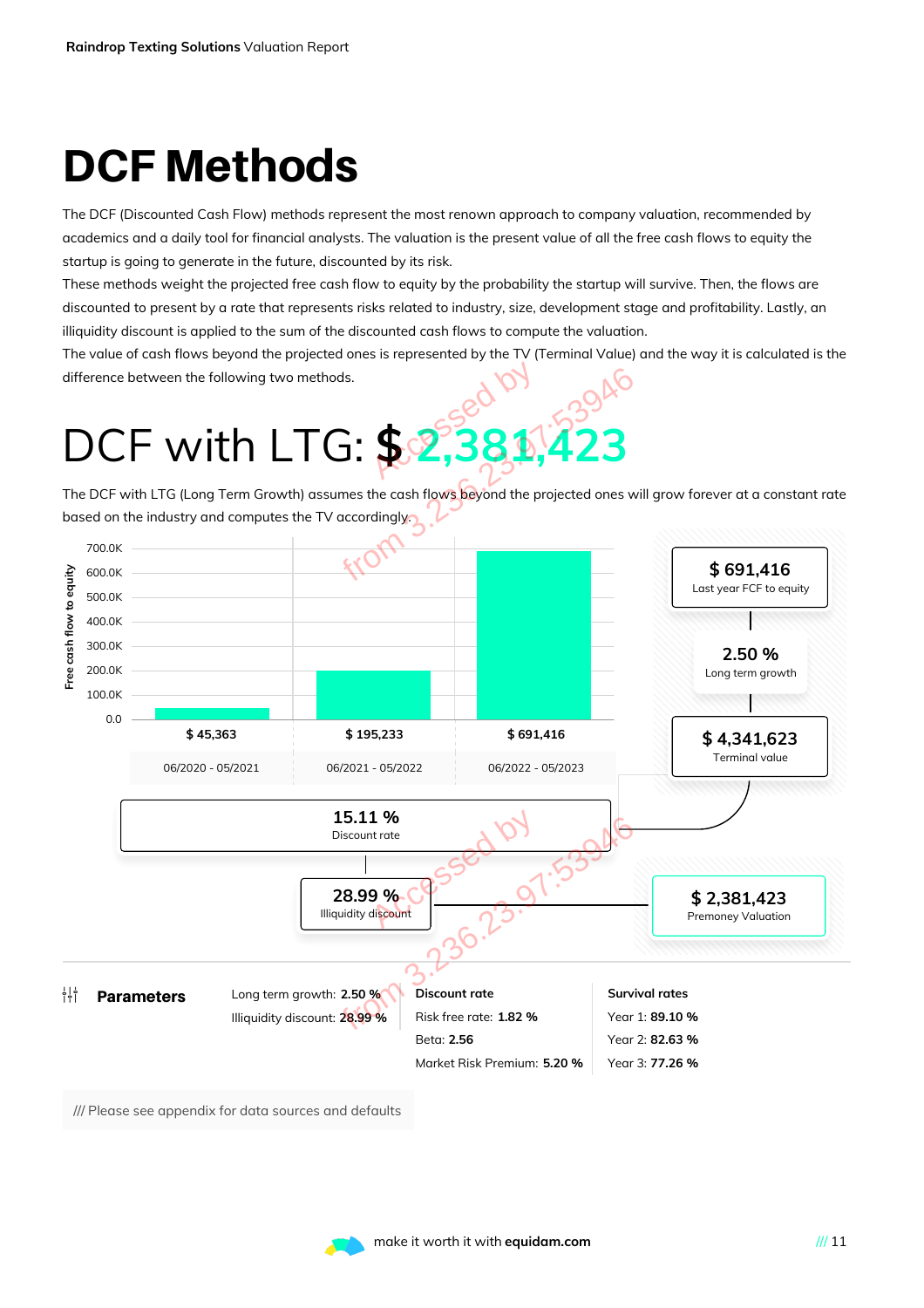### DCF with Multiples: **\$ 9,993,632**

The DCF with Multiple assumes the TV (Terminal Value) is equal to the exit value of the company computed with an industrybased EBITDA multiple.



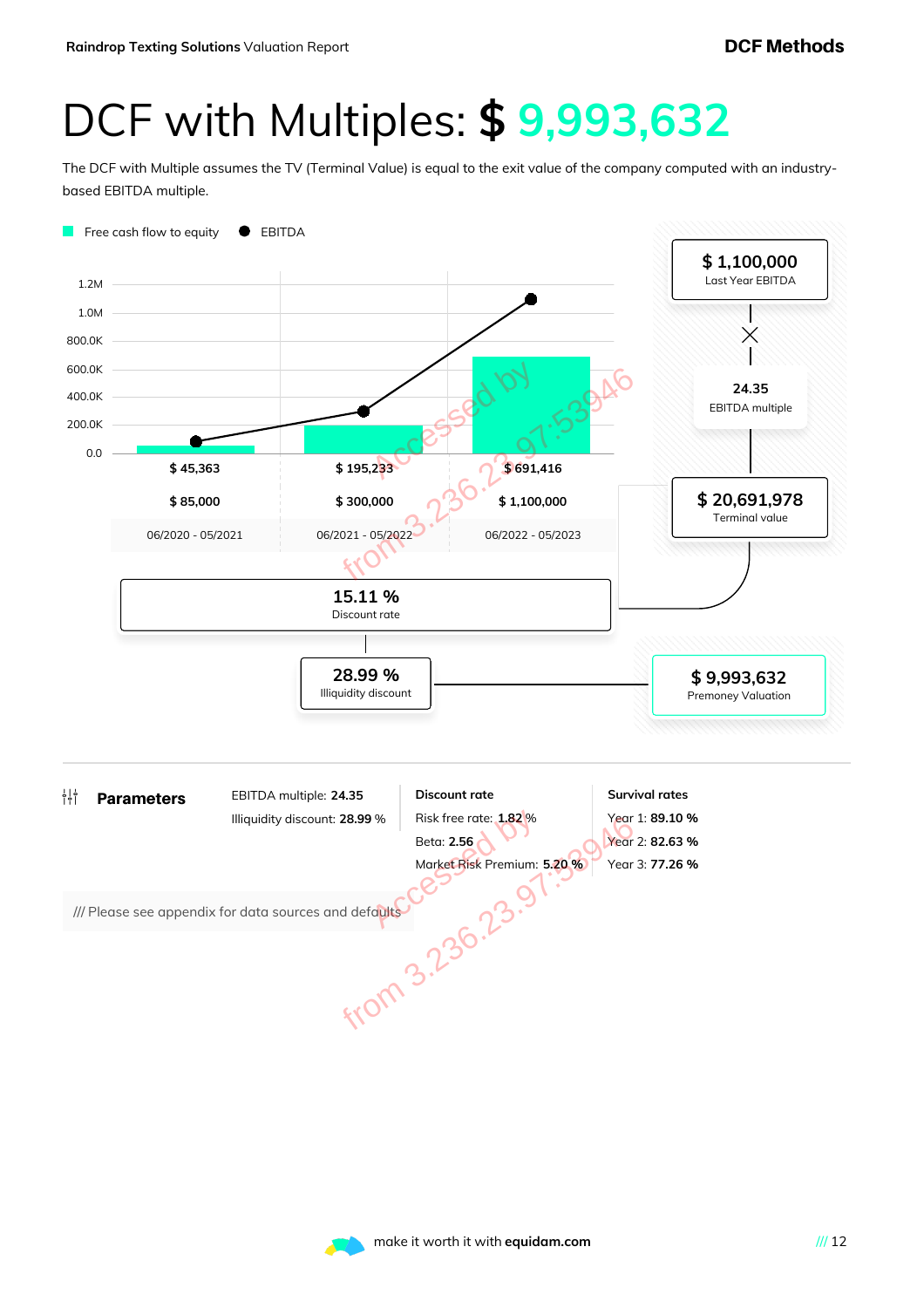# Financial Projections Profit & Loss

The profit & loss projections are displayed below. Data about revenues and operating costs are provided by the company. Depreciation and amortization, interest, and taxes are either provided by the company or estimated by Equidam. Please consult our methodology document for more details.

|                 |                           | 06-2019 - 05-2020 | 06-2020 - 05-2021   | 06-2021 - 05-2022 |       | 06-2022 - 05-2023 |       |
|-----------------|---------------------------|-------------------|---------------------|-------------------|-------|-------------------|-------|
| Revenues        |                           | 50,000            | 150,000             | $400,000$ +3X     |       | 1,500,000         | $+4X$ |
|                 | Cost of Goods Sold        | 45,000            | 65,000              | $100,000 + 54\%$  |       | 400,000           | $+4X$ |
| <b>Salaries</b> |                           |                   |                     |                   |       |                   |       |
|                 | <b>Operating Expenses</b> |                   |                     |                   |       |                   |       |
|                 | <b>EBITDA</b>             | 5,000             | 85,000 +17 $\times$ | 300,000           | $+4X$ | 1,100,000         | $+4X$ |
|                 | Ebitda margin             | 10 %              | 56 %                | 75 %              |       | 73 %              |       |
| D&A             |                           |                   | 14,980              | 39,945 $+3X$      |       | 149,795           | $+4X$ |
|                 | <b>EBIT</b>               | 5,000             | $70,020 + 14X$      | $260,055 + 4X$    |       | 950,205           | $+4X$ |
|                 | Ebit margin               | 10 %              | 46 %                | 65 %              |       | 63 %              |       |
| Interest        |                           |                   |                     |                   |       |                   |       |
|                 | EBT                       |                   | 70,020              | 260,055           | $+4X$ | 950,205           | $+4X$ |
| <b>Taxes</b>    |                           |                   | 18,905              | 70,215            | $+4X$ | 256,555           | $+4X$ |
|                 | Nominal tax rate          |                   | 27 %                | 27 %              |       | 27 %              |       |
|                 | Effective tax payable     |                   | 18,905              | 70,215            |       | 256,555           |       |
|                 | Deferred tax assets       |                   |                     |                   |       |                   |       |
|                 | Net profit                | 5,000             | $51,114$ +10X       | 189,840           | $+4X$ | 693,649           | $+4X$ |
|                 | Net profit margin         | 10 %              | 34 %                | 47 %              |       | 46 %              |       |
|                 |                           |                   |                     |                   |       |                   |       |

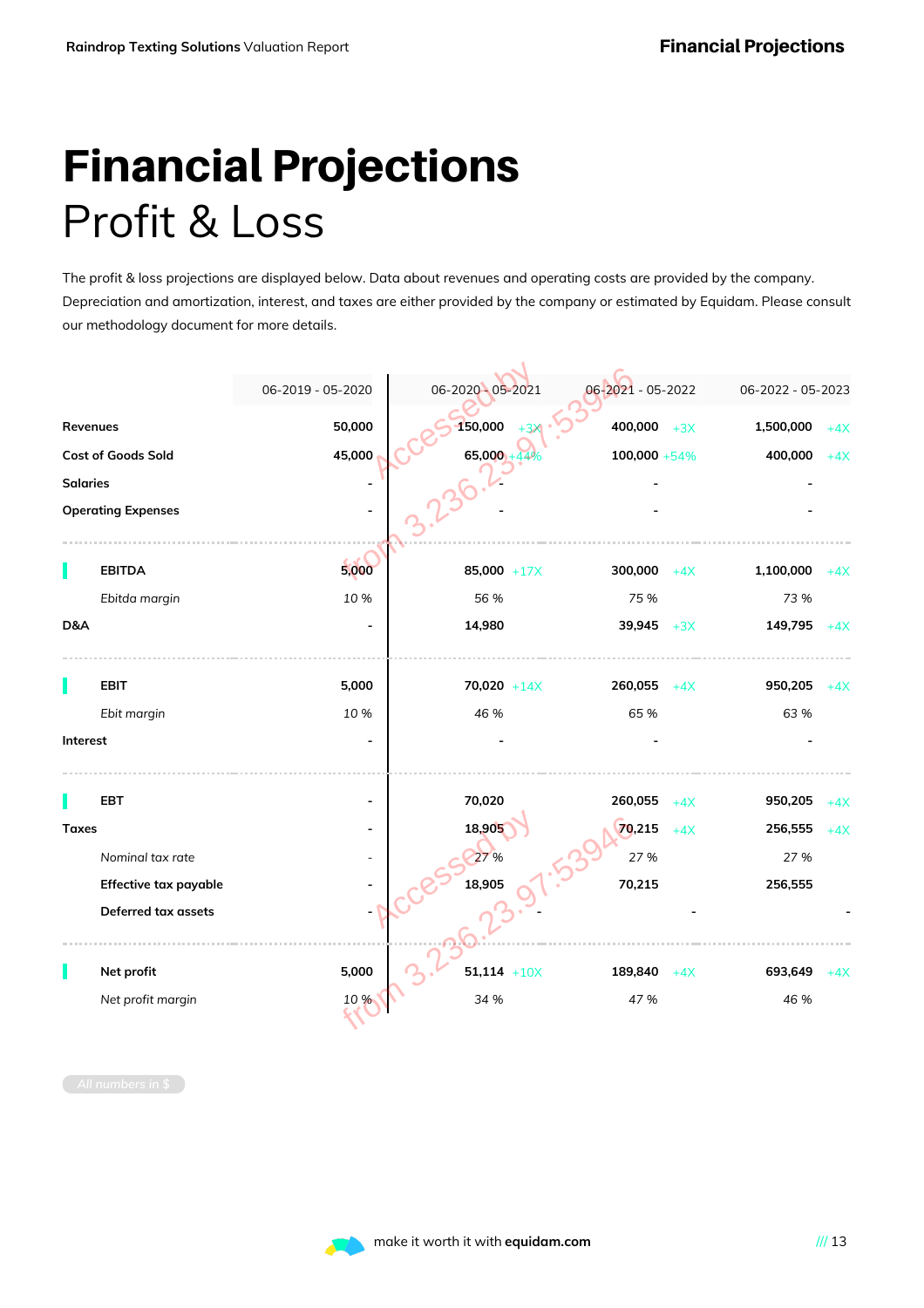### Cash Flow

The cash flow projections are displayed below. Capital expenditure, debt at the end of the year, and equity fundraising are provided by the company. Account payables, account receivables, inventory and D&A are either provided by the company or estimated by Equidam based on the average percentage of revenues for public companies in the company's industry.



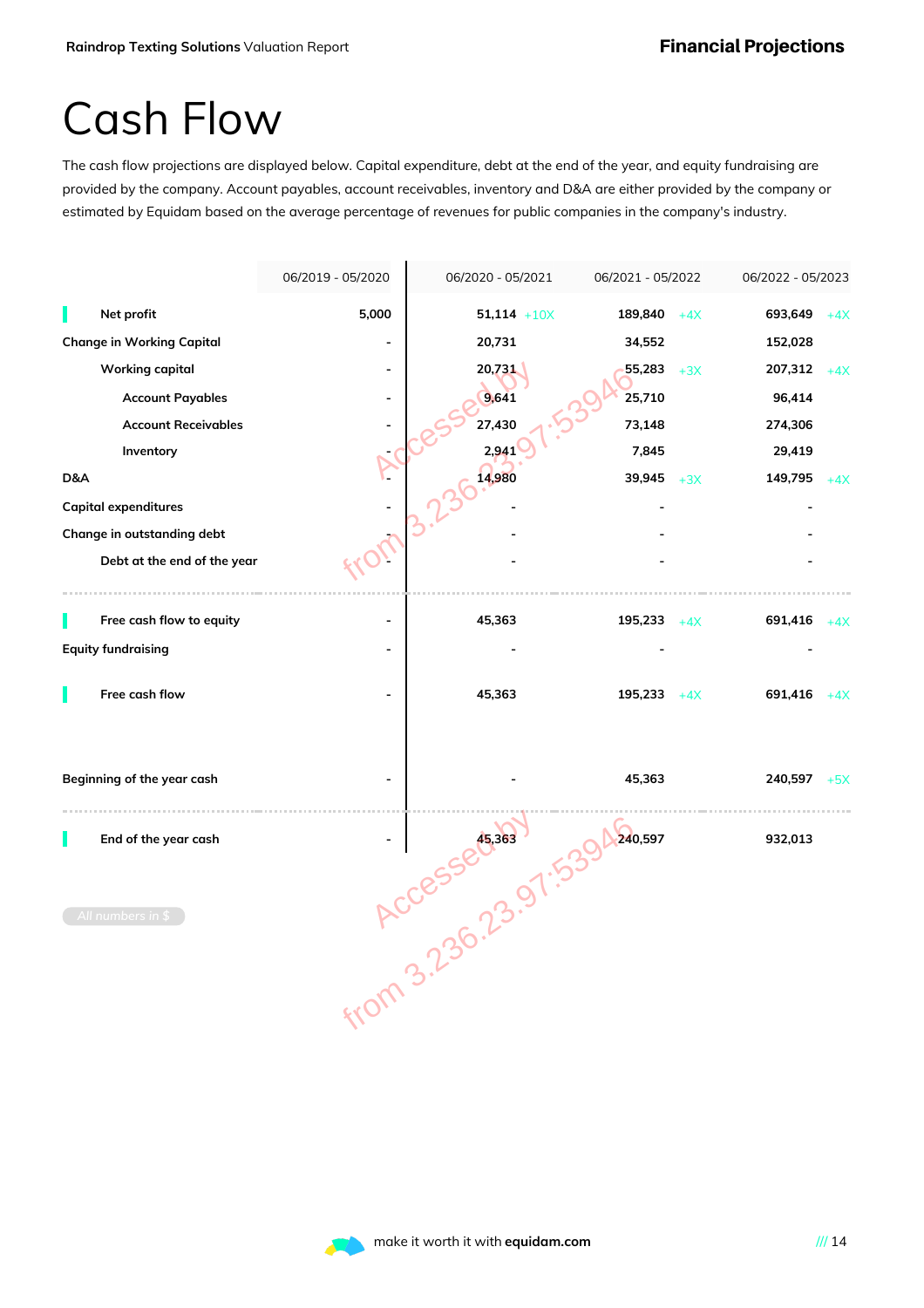# **Conclusion** Legal Notes

Equidam Valuation SL does not represent or endorse the accuracy or reliability of any advice, opinion, statement or any other information displayed or distributed through this report or its website. The estimates and the data contained herein are made using the information provided by the user, publicly available information and data for different industries. Equidam Valuation SL has not audited or attempted to confirm this information for accuracy or completeness.

Under no circumstances the present report is to be used or considered as an offer, solicitation, or recommendation to sell, or a solicitation of any offer to buy any security. Equidam Valuation SL excludes any warranties and responsibilities concerning the results to be obtained from the present report nor their use and shall not be liable for any claims, losses or damages arising from or occasioned by any inaccuracy, error, delay, or omission, or from use of the report or actions taken in reliance on the information contained in it. The use of this report and the information provided herein is subject to Equidam Valuation SL online **Terms of Use** [**https://www.equidam.com/term-of-use/ [https://www.equidam.com/term-of-use/]** ] and **Privacy Policy** [**https://www.equidam.com/privacy-policy/ [https://www.equidam.com/privacy-policy/]** ]. e used or considered as an a<br>am Valuation SL excludes are<br>their use and shall not be lick<br>, or omission, or from use of<br>and the information provided Feport is to be used or considered as an offer, solicitation,<br>ecurity. Equidam Valuation SL excludes any warranties arent report nor their use and shall not be liable for any clair<br>exp., error, delay, or omission, or from

**Accessed by 1.53946**<br>Accessed by 1.53946

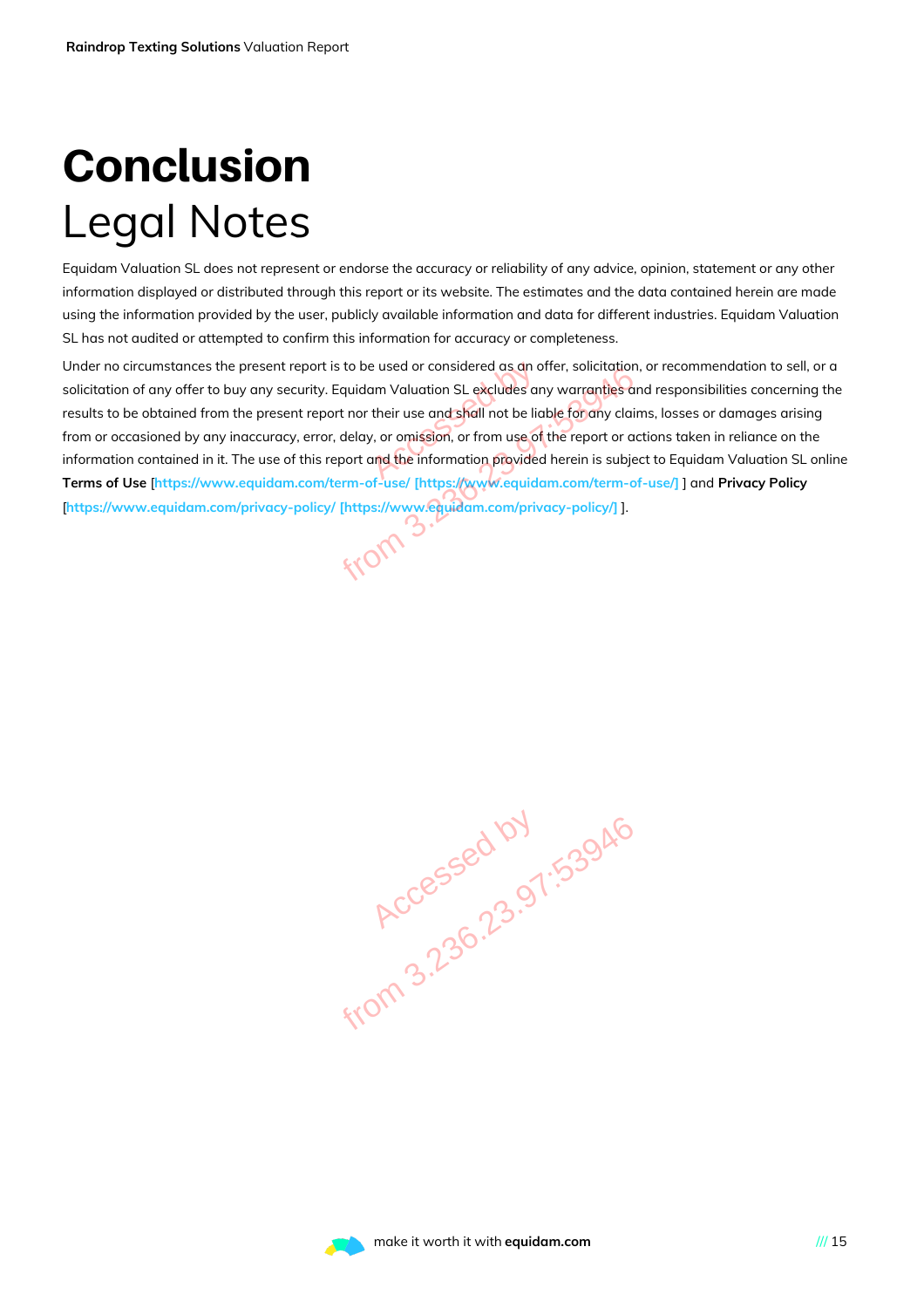# Appendix Weights of the methods

The default weight of each method is determined by Equidam based on the stage of development, and they are shown below. They can be manually adjusted by the company.

#### Default weights of the 5 methods

| <b>Stage of development</b>                                 | <b>Checklist Method</b> | <b>Scorecard Method</b> | VC Method | <b>DCF</b> with LTG | <b>DCF</b> with Multiples |  |
|-------------------------------------------------------------|-------------------------|-------------------------|-----------|---------------------|---------------------------|--|
| Idea stage                                                  | 38%                     | 38%                     | 16%       | 4%                  | 4%                        |  |
| Development stage                                           | 30%                     | 30%                     | 16%       | 12%                 | 12%                       |  |
| Startup stage                                               | 15%                     | 15%                     | 16%       | 27%                 | 27%                       |  |
| <b>Expansion stage</b>                                      | 6%                      | 6%                      | 16%       | 36%                 | 36%                       |  |
| Raindrop Texting stage of development: Startup stage        |                         |                         |           |                     |                           |  |
| These are determined according to the following principles: |                         |                         |           |                     |                           |  |

These are determined according to the following principles:

- Qualitative information is more important in early stage companies, where performance uncertainty is extremely high, so qualitative methods are weighted in more
- The investors' view is equally important across all stages, so the weight of the VC method does not change
- Quantitative information is more reliable in later stages, when a company already has a proven financial track record. Therefore, it is possible to use the DCF methods more extensively as projected results get founded in past performance

**Accessed by 1.53946**<br>Accessed by 1.53946

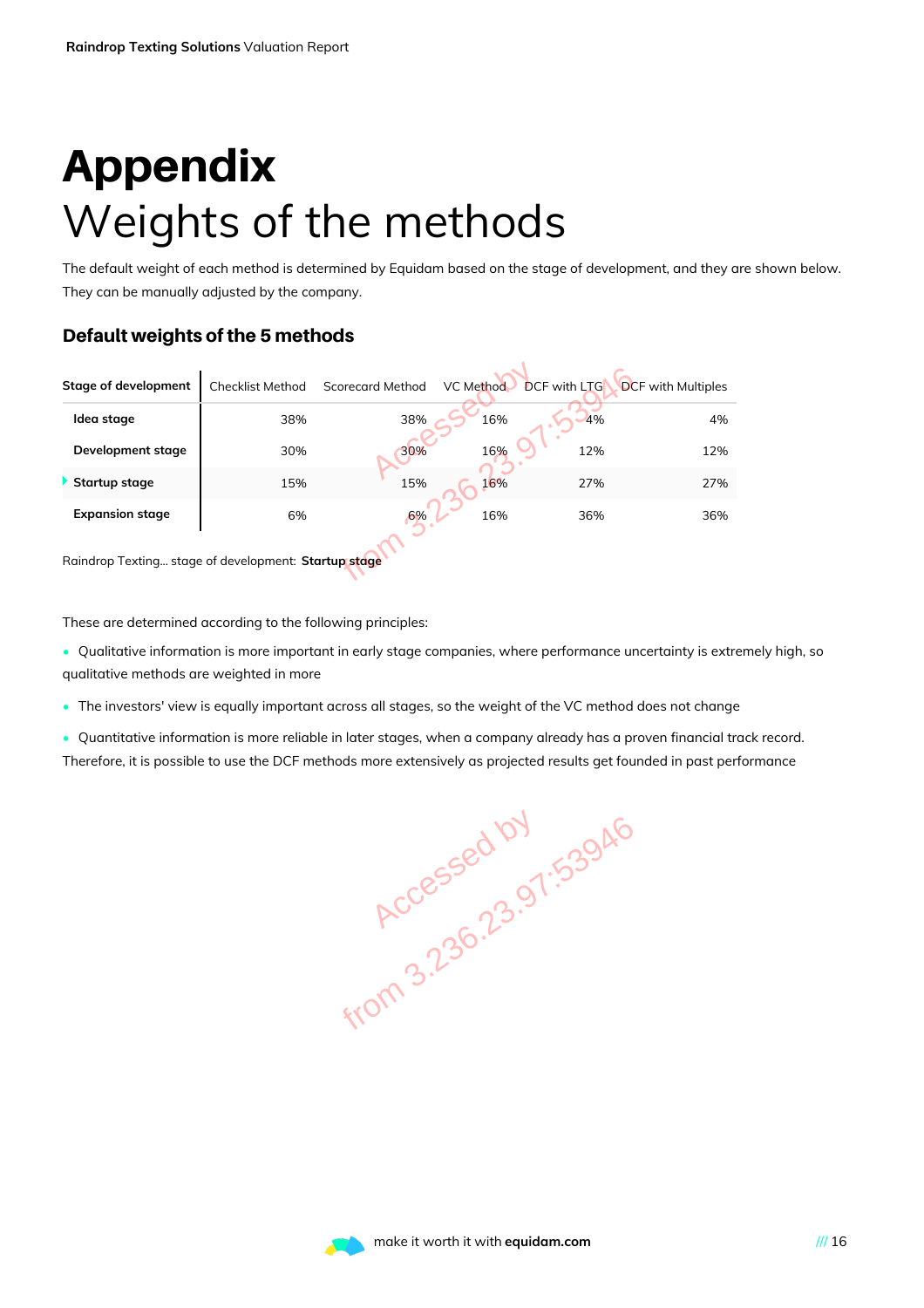### Qualitative methods

#### Default average and maximum valuations data sources

*Dataset:* Pre-money market valuations from transactions in the last 30 months of company in all industries, all countries, and at seed funding stage

#### *Datasource:* Crunchbase

- *Usage:* Computation of average and maximum (net of outliers) pre-money valuations in given geographic areas for the qualitative methods (Scorecard and Checklist respectively)
- *Update:* Biannual

# Scorecard Method

### Default weights of the criteria and breakdown in their traits

| Average valuation (Scorecard Method) in United States: \$3,918,222                                    |     |                                                        |     |  |
|-------------------------------------------------------------------------------------------------------|-----|--------------------------------------------------------|-----|--|
| Maximum valuation (Checklist Method) in United States: \$8,000,000                                    |     |                                                        |     |  |
|                                                                                                       |     |                                                        |     |  |
|                                                                                                       |     |                                                        |     |  |
| Scorecard Method                                                                                      |     |                                                        |     |  |
| Default weights of the criteria and breakdown in their traits                                         |     |                                                        |     |  |
|                                                                                                       |     |                                                        |     |  |
| Strength of the team                                                                                  | 30% | Size of the Opportunity                                | 25% |  |
| Time commitment of the founders<br>Estimated revenues in the third year according to the stage of the |     |                                                        |     |  |
| Number of employees<br>development                                                                    |     |                                                        |     |  |
| Team spirit and comradeship<br>Estimated size of the market in three years                            |     |                                                        |     |  |
| Years of industry experience of the core team<br>Geographical scope of the business                   |     |                                                        |     |  |
| Business and managerial background of the core team                                                   |     |                                                        |     |  |
| <b>Competitive Environment</b>                                                                        | 10% | Strength and protection of the product/service         | 15% |  |
| Stage of the product/service roll-out                                                                 |     | Level of competition in the market                     |     |  |
| Degree of loyalty of customers                                                                        |     | Quality of competitive products/services               |     |  |
| Competitive advantage over other products/services<br>Type of IP protection applicable                |     |                                                        |     |  |
| Barriers to entry of the market<br>IP protection in place (if any)                                    |     |                                                        |     |  |
|                                                                                                       |     | Threat of international competition                    |     |  |
| <b>Strategic relationships with partners</b>                                                          | 10% | <b>Funding required</b>                                | 10% |  |
| Strength of the relationships with key strategic partners                                             |     | Capital required according to the stage of development |     |  |
|                                                                                                       |     |                                                        |     |  |
|                                                                                                       |     |                                                        |     |  |

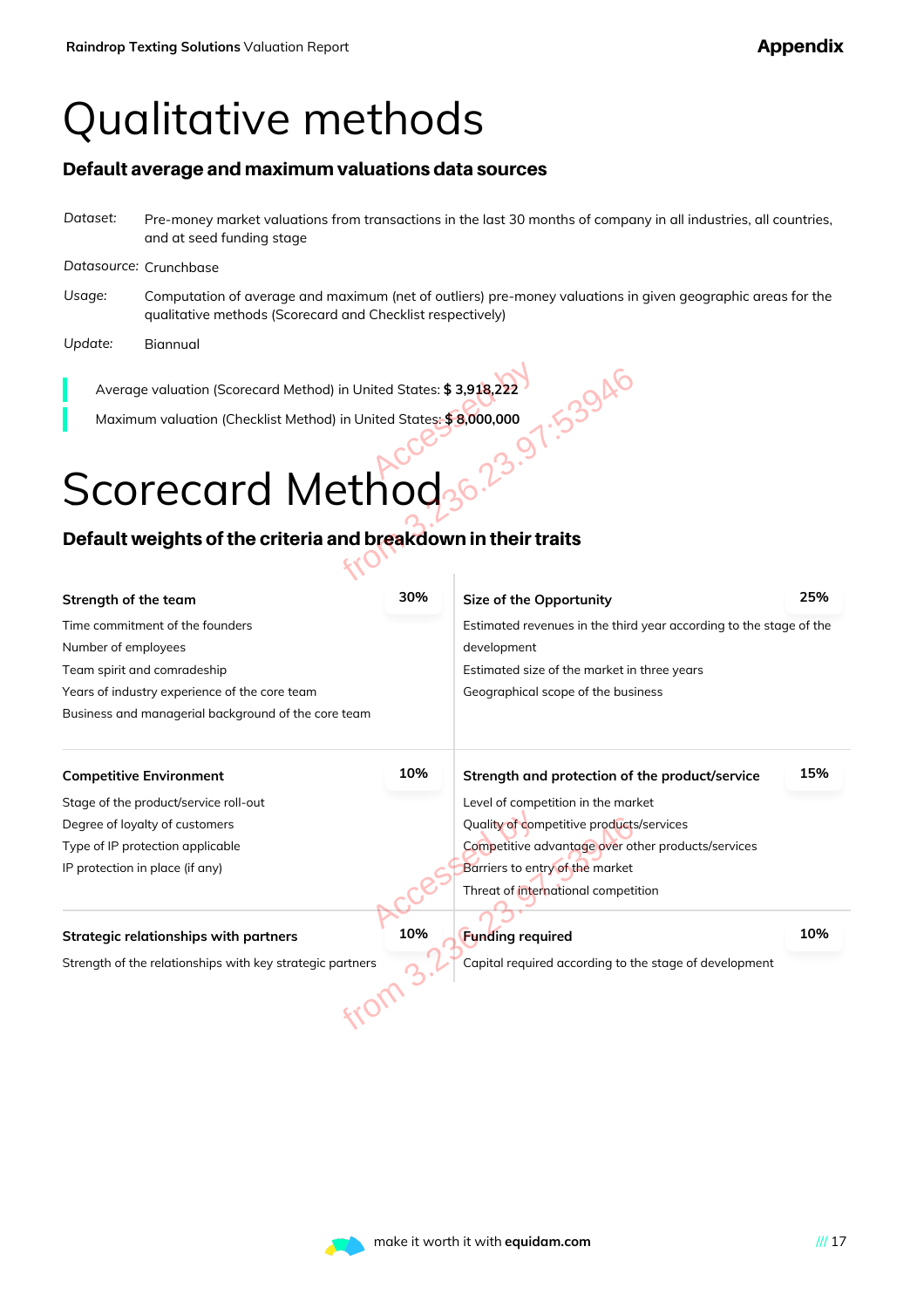### Checklist Method

### Default weights of the criteria and breakdown in their traits

| Average age of the founders<br>Presence in the team of serial, successful entrepreneurs<br>Time commitment of the founders<br>Team spirit and comradeship<br>Years of industry experience of the core team<br>Business and managerial background of the core team<br>Accessed by 53946<br>Technical skills of the core team |     |
|-----------------------------------------------------------------------------------------------------------------------------------------------------------------------------------------------------------------------------------------------------------------------------------------------------------------------------|-----|
|                                                                                                                                                                                                                                                                                                                             |     |
|                                                                                                                                                                                                                                                                                                                             |     |
|                                                                                                                                                                                                                                                                                                                             |     |
|                                                                                                                                                                                                                                                                                                                             |     |
|                                                                                                                                                                                                                                                                                                                             |     |
|                                                                                                                                                                                                                                                                                                                             |     |
|                                                                                                                                                                                                                                                                                                                             |     |
| Quality of the idea analyzes:                                                                                                                                                                                                                                                                                               | 20% |
| Validation of the demand for the product/service                                                                                                                                                                                                                                                                            |     |
| Feedback received by early adopters/industry experts                                                                                                                                                                                                                                                                        |     |
| Level of competition in the market                                                                                                                                                                                                                                                                                          |     |
| Competitive advantage over other products/services                                                                                                                                                                                                                                                                          |     |
| Geographical scope of the business                                                                                                                                                                                                                                                                                          |     |
| Threat of international competition                                                                                                                                                                                                                                                                                         |     |
| Degree of loyalty of customers                                                                                                                                                                                                                                                                                              |     |
| Product roll-out and IP protection analyzes:                                                                                                                                                                                                                                                                                | 15% |
| Stage of the product/service roll-out                                                                                                                                                                                                                                                                                       |     |
| Type of IP protection applicable                                                                                                                                                                                                                                                                                            |     |
| IP protection in place (if any)                                                                                                                                                                                                                                                                                             |     |
| <b>Strategic relationships analyzes:</b>                                                                                                                                                                                                                                                                                    | 15% |
| Presence of an advisory board and number of advisors                                                                                                                                                                                                                                                                        |     |
| Presence and type of current shareholders                                                                                                                                                                                                                                                                                   |     |
| Relationship with legal counselors                                                                                                                                                                                                                                                                                          |     |
| 3085580.107 53946<br>Strength of the relationships with key strategic partners<br>From 3.236.23.                                                                                                                                                                                                                            |     |
|                                                                                                                                                                                                                                                                                                                             |     |
| <b>Operating stage</b>                                                                                                                                                                                                                                                                                                      | 20% |
| Stage of development                                                                                                                                                                                                                                                                                                        |     |
| Current profitability                                                                                                                                                                                                                                                                                                       |     |
|                                                                                                                                                                                                                                                                                                                             |     |

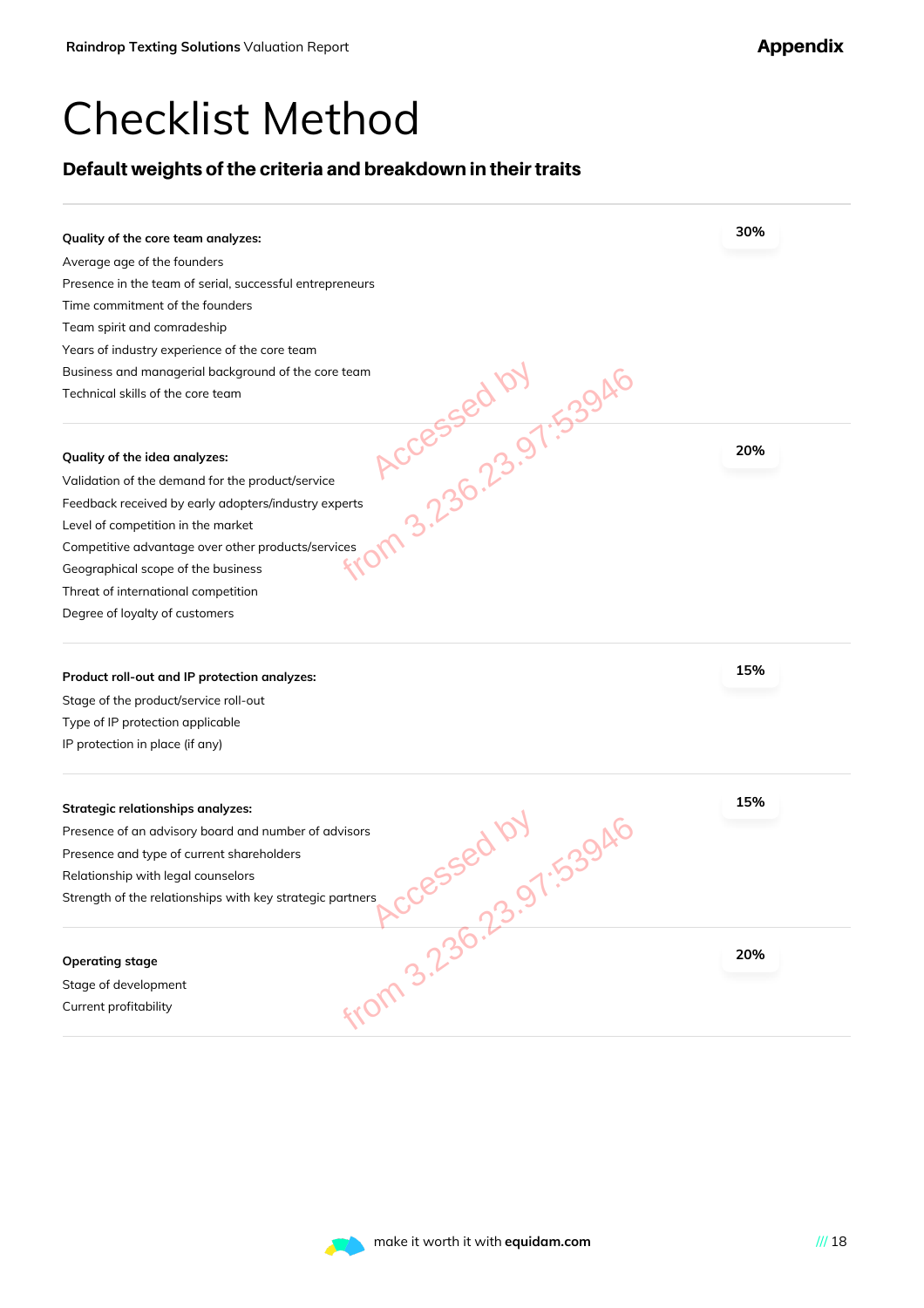### VC method

Below the sources of the valuation parameters used in the VC Method: EBITDA Multiple and Annual Required ROI, and their default values provided by Equidam

#### EBITDA multiple

*Description:* Enterprise value on EBITDA multiples computed over a dataset of global, publicly listed firms organized by industry

*Datasource:* Prof. A. Damodaran, NYU Stern School of Busines

- *Update:* Annual
- *Notes:* We favor the use of EBITDA multiple, as we believe revenue multiples fail to capture the ability of startups to generate cash flow, i.e. the ultimate determinant of value. TDA multiple, as we believe revenue multiples fail to cap<br>the ultimate determinant of value.<br>
Stem Software<br>
PRESENTED TO BELIEVE TO THE STATE OF CALLS<br>
TO THE SOFTWARE<br>
STATES TO THE STATE OF CALLS AND TO THE STATE OF CAL

Raindrop Texting... industry: **System Software**

System Software EBITDA multiple: **24.35**

### Annual Required ROI

The default annual required ROI rates are determined by Equidam based on the returns investors require for companies at different stage of development, and are shown below. They can be manually adjusted by the company.

Raindrop Texting... stage of development: **Startup stage**

**Accessed by 1.53946**<br>Accessed by 1.53946

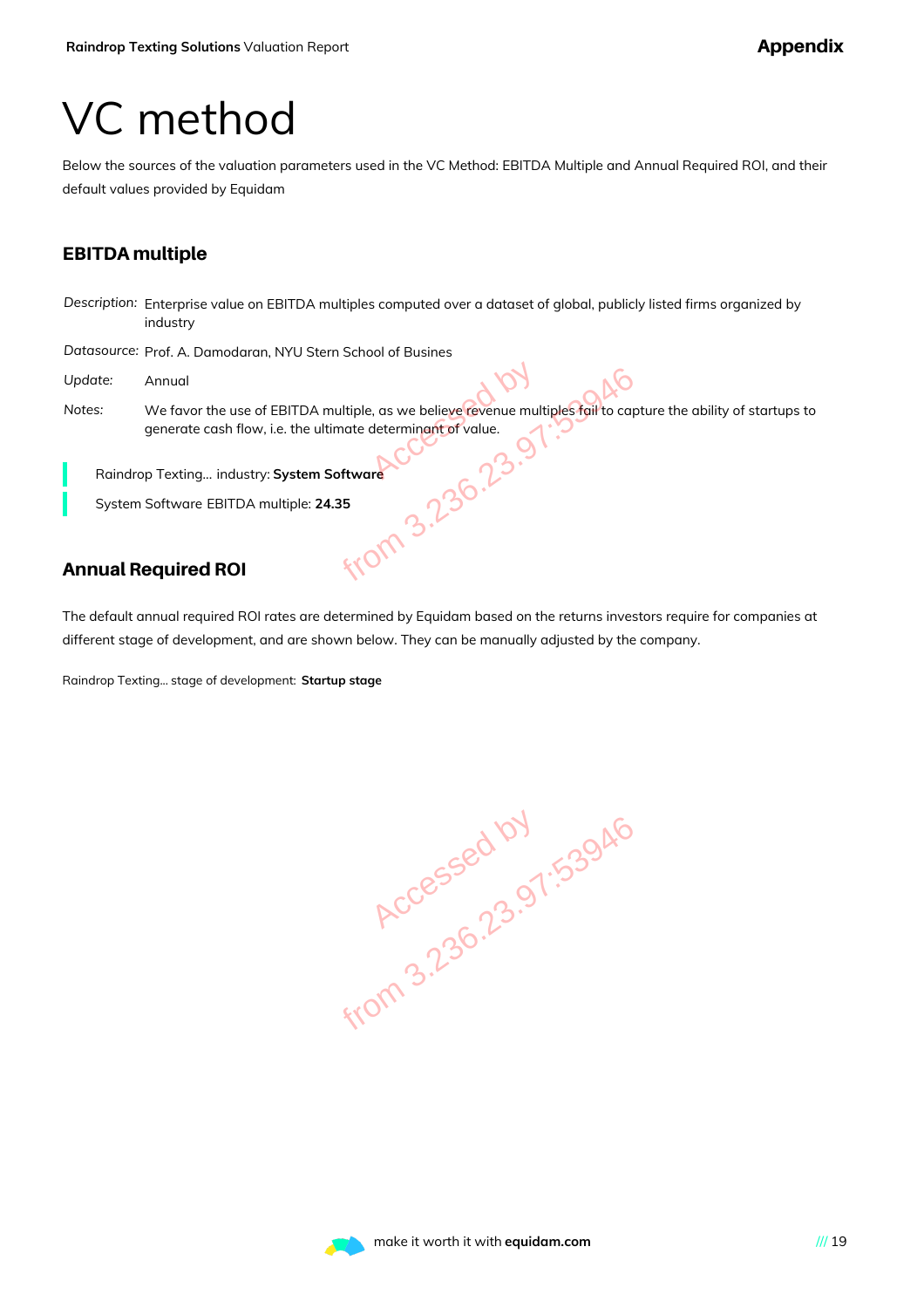### DCF Methods

Below the sources of the valuation parameters used in the DCF Methods: Discount Rate, Survival Rates and Illiquidity Discounts, and their default values provided by Equidam.

#### Discount rate

*Description:* 10Y government rates

*Datasource:* Trading Economics (tradingeconomics.com), various public databases

Update: Bi-annual (but more frequent if macroeconomic conditions are more volatile).

*Notes:* For the Eurozone we apply the German 10Y Bond rate

Raindrop Texting... country: **United States**

United States risk free rate: **1.82%**

#### *Industry betas*

*Description:* Industry beta computed over industry specific portfolios of global, public listed companies (same as in EBITDA multiple) Accessed by from 3.236.23.97:53946

*Datasource:* Prof. A. Damodaran, NYU Stern School of Business

*Update:* Annual

Raindrop Texting... industry: **System Software**

System Software default beta: **2.56**

*Market Risk Premium*

*Description:* Country based total equity risk premium as implied in the previous 12 trailing months. NU Stern School of Business<br>
HOCCES<br>
HOCCES<br>
Sk premium: 5.20% 3.236.23947.23946<br>
HOCCES

*Datasource:* Prof. A. Damodaran, NYU Stern School of Business

*Update:* Biannual

Raindrop Texting... country: **United States**

United States default market risk premium: **5.20%**

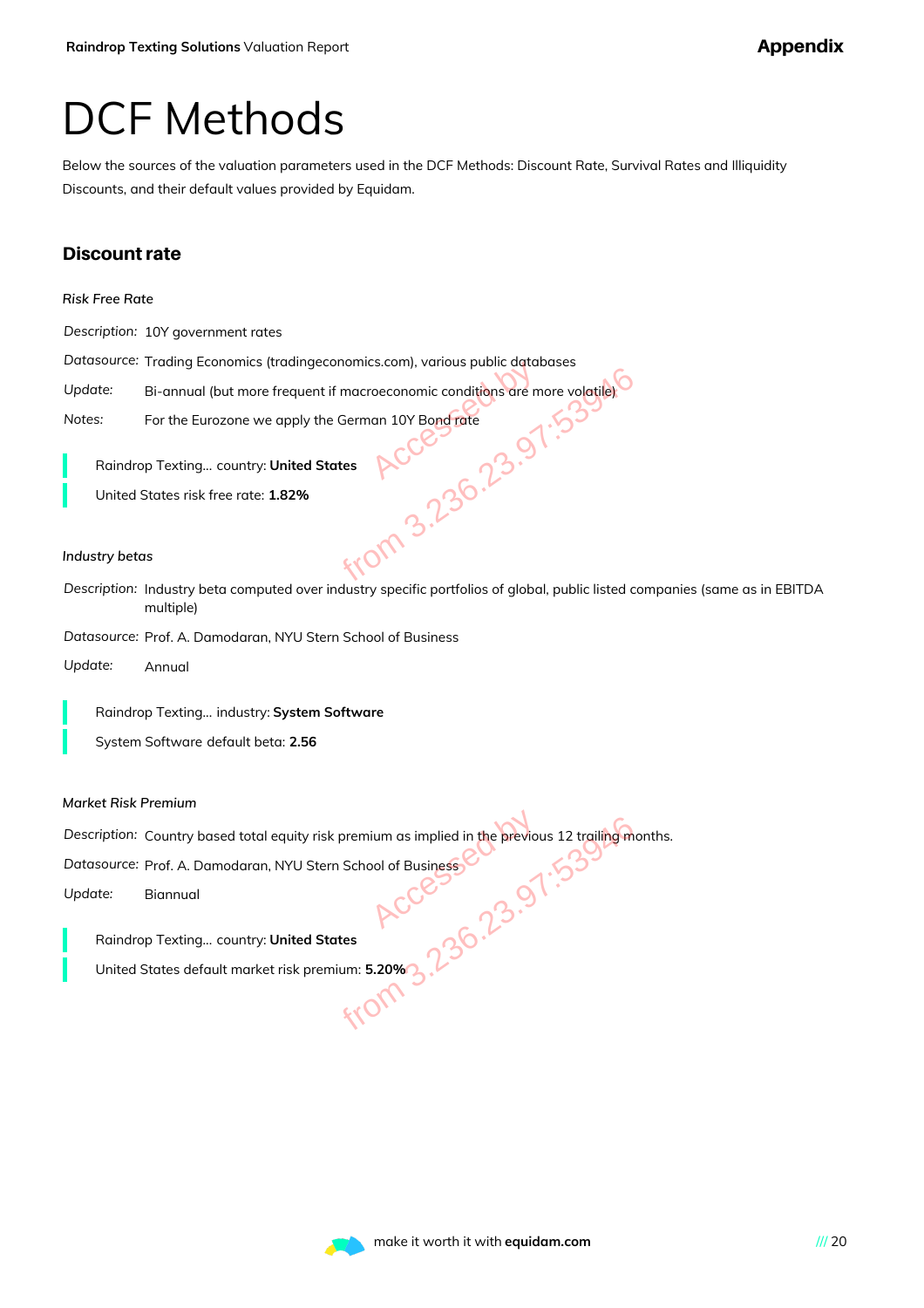#### Survival Rate

*Dataset:* Country-level survival probabilities of the latest cohort of companies with three years of data available.

*Datasource:* European Office of Statistics (http://ec.europa.eu/eurostat), U.S. Bureau of Labor Statistics (https://www.bls.gov/), specific academic research and public offices of statistics for different countries.

*Update:* Annual

Raindrop Texting... year of incorporation: **2017** Default survival rate Year 1: **89.10%** Default survival rate Year 2: **82.63%** Default survival rate Year 3: **77.26%** Default survival rate Year 4: **72.88%** Default survival rate Year 5: **69.17%** Default survival rate Year 6: **65.96%** Default survival rate Year 7: **63.13%** Default survival rate Year 8: **60.60%**

.26%<br>
.38%<br>
.36%<br>
.36%<br>
.38%<br>
.60%<br>
.40M 3.236.23.97:53946<br>
.60%<br>
40M 3.236.23.97:53946

### Illiquidity discount

The default illiquidity discount is assigned based on current profitability and projected revenues, according to the approach suggested by William L. Silber.

Raindrop Texting... illiquidity discount: **28.99%**

**Accessed by 1.53946**<br>Accessed by 1.53946

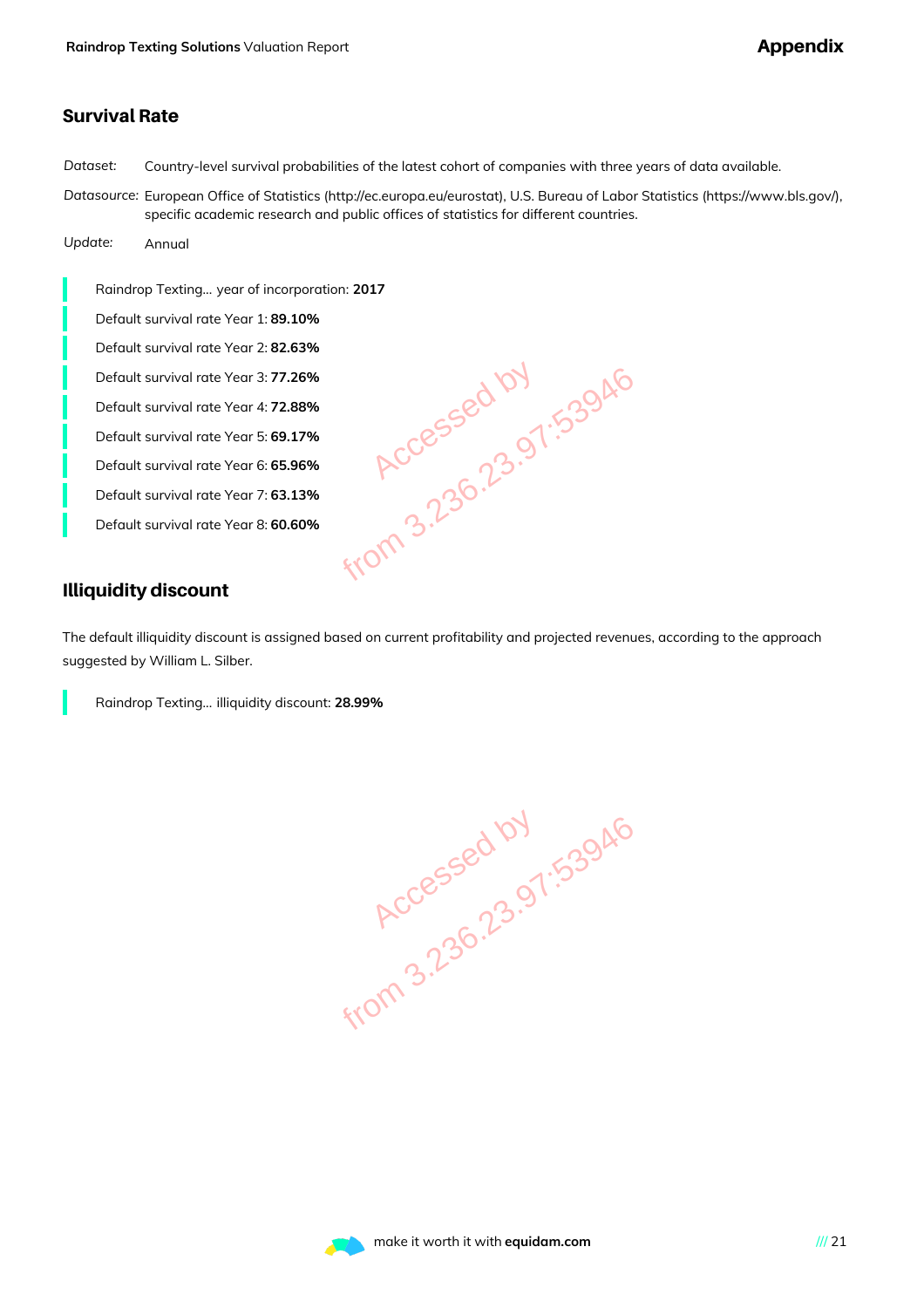### DCF with LTG

#### Long term growth

*Dataset:* Global, publicly listed companies organized by industry (same as in EBITDA multiple)

*Datasource:* Prof. A. Damodaran, NYU Stern School of Business

- *Update:* Annual
- *Notes:* The value is winsorized over a 0% 2.5% range. We do not want the long term growth to be above world GDP growth expectations, as it would mean the company is going to overgrow world economy at some point in time

Raindrop Texting... industry: **System Software**

System Software default long term growth: **0.03**

# DCF with Multiples Stem Software<br>
Lerm growth: 0.03<br>
Aultiples 3.23.97:53946<br>
Aultiples 3.236.23.97:53946<br>
Inpanies organized by industry<br>
W Stern School of Business

#### EBITDA multiple

*Dataset:* Global, publicly listed companies organized by industry

*Datasource:* Prof. A. Damodaran, NYU Stern School of Business

- *Update:* Annual
- *Notes:* We favor the use of EBITDA multiple, as we believe revenue multiples fail to capture the ability of startups to generate cash flow, the ultimate determinant of value.

Raindrop Texting... industry: **System Software**

System Software default EBITDA multiple: **24.35**

**Accessed by 1.53946**<br>Accessed by 1.53946